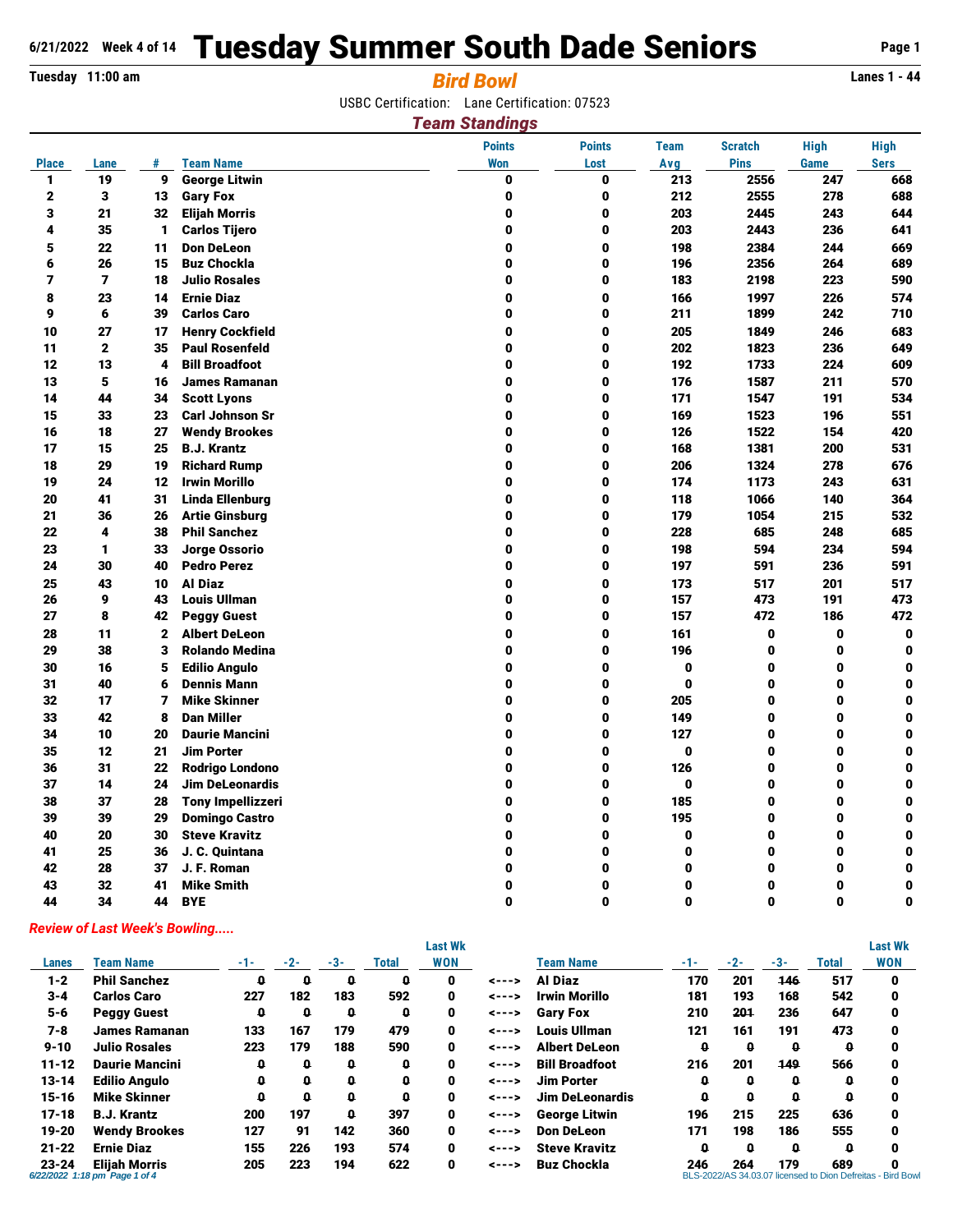#### **6/21/2022 Week 4 of 14 Tuesday Summer South Dade Seniors Page 2**

|                     |                                          |                                              |                           |                    |                                              |                   | <b>Last Wk</b>                |                    |                                               |                          |                |                   |                                                  |              |                  | <b>Last Wk</b> |
|---------------------|------------------------------------------|----------------------------------------------|---------------------------|--------------------|----------------------------------------------|-------------------|-------------------------------|--------------------|-----------------------------------------------|--------------------------|----------------|-------------------|--------------------------------------------------|--------------|------------------|----------------|
| Lanes               | <b>Team Name</b>                         |                                              | -1-                       | -2-                | -3-                                          | <b>Total</b>      | <b>WON</b>                    |                    | <b>Team Name</b>                              |                          | -1-            | -2-               | -3-                                              | <b>Total</b> |                  | <b>WON</b>     |
| 25-26               | <b>Henry Cockfield</b>                   |                                              | 225                       | 212                | 246                                          | 683               | 0                             | <--->              |                                               | Jorge Ossorio            | 0              | $\mathbf{0}$      | $\mathbf{0}$                                     |              | $\mathbf{0}$     | 0              |
| $27 - 28$<br>29-30  | J. C. Quintana<br><b>Rodrigo Londono</b> |                                              | 0<br>0                    | 0<br>۵             | 0<br>0                                       | 0<br>$\mathbf{0}$ | 0<br>0                        | <---><br><--->     | J. F. Roman                                   | <b>Richard Rump</b>      | 0<br>o         | 0<br>$\mathbf{0}$ | 0<br>o                                           |              | $\mathbf 0$<br>0 | 0<br>0         |
| $31 - 32$           | <b>Carl Johnson Sr</b>                   |                                              | 0                         | 0                  | 0                                            | 0                 | 0                             | <--->              | <b>Pedro Perez</b>                            |                          | 0              | $\mathbf 0$       | o                                                |              | 0                | 0              |
| $33 - 34$           | <b>Mike Smith</b>                        |                                              | 0                         | o                  | $\mathbf 0$                                  | 0                 | 0                             | <--->              |                                               | <b>Artie Ginsburg</b>    | 0              | $\mathbf 0$       | $\mathbf{0}$                                     |              | $\mathbf{0}$     | 0              |
| $35 - 36$           | <b>BYE</b>                               |                                              | 0                         | 0                  | 0                                            | $\bf{0}$          | 0                             | <--->              |                                               | <b>Tony Impellizzeri</b> | 0              | $\mathbf 0$       | o                                                |              | o                | 0              |
| $37 - 38$           | <b>Carlos Tijero</b>                     |                                              | 196                       | 181                | 235                                          | 612               | 0                             | <--->              |                                               | <b>Domingo Castro</b>    | 0              | $\mathbf{0}$      | $\mathbf 0$                                      |              | $\mathbf 0$      | 0              |
| 39-40<br>41-42      | <b>Rolando Medina</b><br>Dennis Mann     |                                              | 0<br>0                    | 0<br>۵             | 0<br>0                                       | 0<br>0            | 0<br>0                        | <---><br><--->     | <b>Scott Lyons</b>                            | <b>Linda Ellenburg</b>   | 126<br>146     | 132<br>188        | 94<br>156                                        |              | 352<br>490       | 0<br>0         |
| $43 - 44$           | <b>Dan Miller</b>                        |                                              | o                         | 0                  | O                                            | $\mathbf{0}$      | $\bf{0}$                      | $\leftarrow -$ >   |                                               | <b>Paul Rosenfeld</b>    | 192            | 221               | 236                                              |              | 649              | 0              |
|                     |                                          |                                              |                           |                    |                                              |                   | <b>Last Week's Top Scores</b> |                    |                                               |                          |                |                   |                                                  |              |                  |                |
|                     | <b>Scratch Game</b>                      | 264                                          | <b>Buz Chockla</b>        |                    |                                              |                   |                               |                    | 246 Henry Cockfield                           |                          | 236            | <b>Gary Fox</b>   |                                                  |              |                  |                |
|                     |                                          |                                              |                           |                    |                                              |                   |                               |                    |                                               |                          | 236            |                   | <b>Paul Rosenfeld</b>                            |              |                  |                |
|                     | <b>Scratch Series</b>                    | 689<br><b>Scratch Game</b>                   | <b>Buz Chockla</b><br>264 | Buz Chockla        |                                              |                   | 683                           |                    | <b>Henry Cockfield</b>                        |                          | 649            |                   | <b>Paul Rosenfeld</b><br>236 Gary Fox            |              |                  |                |
| Men                 |                                          |                                              |                           |                    |                                              |                   |                               |                    | 246 Henry Cockfield                           |                          |                | 236               | <b>Paul Rosenfeld</b>                            |              |                  |                |
|                     |                                          | <b>Scratch Series</b>                        | 689                       | <b>Buz Chockla</b> |                                              |                   |                               | 683                | <b>Henry Cockfield</b>                        |                          |                | 649               | <b>Paul Rosenfeld</b>                            |              |                  |                |
| <b>Women</b>        |                                          | <b>Scratch Game</b><br><b>Scratch Series</b> | 142<br>360                |                    | <b>Wendy Brookes</b><br><b>Wendy Brookes</b> |                   |                               | 132                | <b>Linda Ellenburg</b><br>352 Linda Ellenburg |                          |                |                   |                                                  |              |                  |                |
|                     |                                          |                                              |                           |                    |                                              |                   | <b>Season High Scores</b>     |                    |                                               |                          |                |                   |                                                  |              |                  |                |
|                     | <b>Scratch Game</b>                      |                                              | 278 Gary Fox              |                    |                                              |                   |                               | 278 Richard Rump   |                                               |                          | 264            |                   | <b>Buz Chockla</b>                               |              |                  |                |
|                     | <b>Scratch Series</b>                    | 710                                          | <b>Carlos Caro</b>        |                    |                                              |                   | 689                           | <b>Buz Chockla</b> |                                               |                          | 688            | <b>Gary Fox</b>   |                                                  |              |                  |                |
| Men                 |                                          | <b>Scratch Game</b>                          | 278                       | <b>Gary Fox</b>    |                                              |                   |                               | 278                | <b>Richard Rump</b>                           |                          |                | 264               | <b>Buz Chockla</b>                               |              |                  |                |
|                     |                                          | <b>Scratch Series</b>                        | 710                       | <b>Carlos Caro</b> |                                              |                   |                               | 689                | <b>Buz Chockla</b>                            |                          |                | 688               | <b>Gary Fox</b>                                  |              |                  |                |
| <b>Women</b>        |                                          | <b>Scratch Game</b><br><b>Scratch Series</b> | 186                       | 472 Peggy Guest    | <b>Peggy Guest</b>                           |                   |                               | 154<br>420         | <b>Wendy Brookes</b><br><b>Wendy Brookes</b>  |                          |                | 140<br>364        | <b>Linda Ellenburg</b><br><b>Linda Ellenburg</b> |              |                  |                |
|                     |                                          |                                              |                           |                    |                                              |                   |                               |                    |                                               |                          |                |                   |                                                  |              |                  |                |
|                     |                                          |                                              |                           |                    |                                              |                   |                               |                    |                                               |                          |                |                   |                                                  |              |                  |                |
|                     |                                          |                                              |                           |                    |                                              |                   | <b>Team Rosters</b>           |                    |                                               |                          |                |                   |                                                  |              |                  |                |
|                     | <b>Bowling</b>                           |                                              |                           |                    |                                              |                   |                               |                    |                                               | <b>To Raise</b>          | <b>To Drop</b> |                   |                                                  |              |                  |                |
| ID#                 | <b>Hand</b>                              | <b>Name</b>                                  |                           |                    |                                              | Avg               |                               | <b>Pins Gms</b>    |                                               | $Avg +1$                 | $Avg -1$       |                   | $-1-$                                            | $-2-$        | $-3-$            | <b>Total</b>   |
| 1                   | 1 - Carlos Tijero                        | <b>Carlos Tijero</b>                         |                           |                    |                                              |                   | 203                           | 2443               | 12                                            | 617                      | 601            |                   | 196                                              | 181          | 235              | 612            |
|                     | 2 - Albert DeLeon                        |                                              |                           |                    |                                              |                   |                               |                    |                                               |                          |                |                   |                                                  |              |                  |                |
| 26                  |                                          | <b>Albert DeLeon</b>                         |                           |                    |                                              |                   | <b>bk161</b>                  | 0                  | 0                                             |                          |                |                   |                                                  |              |                  | 0              |
|                     | 3 - Rolando Medina                       |                                              |                           |                    |                                              |                   |                               |                    |                                               |                          |                |                   |                                                  |              |                  |                |
| 27                  |                                          | <b>Rolando Medina</b>                        |                           |                    |                                              |                   | <b>bk196</b>                  | 0                  | $\bf{0}$                                      |                          |                |                   |                                                  |              |                  | $\pmb{0}$      |
|                     | 4 - Bill Broadfoot                       |                                              |                           |                    |                                              |                   |                               |                    |                                               |                          |                |                   |                                                  |              |                  |                |
| 4                   |                                          | <b>Bill Broadfoot</b>                        |                           |                    |                                              |                   | 192                           | 1733               | 9                                             | 583                      | 570            |                   | 216 201 149                                      |              |                  | 566            |
|                     | 5 - Edilio Angulo                        |                                              |                           |                    |                                              |                   |                               |                    |                                               |                          |                |                   |                                                  |              |                  |                |
| 29                  |                                          | <b>Edilio Angulo</b>                         |                           |                    |                                              |                   | 0                             | $\mathbf 0$        | $\pmb{0}$                                     |                          |                |                   |                                                  |              |                  | $\mathbf 0$    |
|                     | 6 - Dennis Mann                          |                                              |                           |                    |                                              |                   |                               |                    |                                               |                          |                |                   |                                                  |              |                  |                |
| 6                   |                                          | <b>Dennis Mann</b>                           |                           |                    |                                              |                   | $\mathbf 0$                   | $\mathbf 0$        | $\mathbf 0$                                   |                          |                |                   |                                                  |              |                  | $\mathbf 0$    |
|                     | 7 - Mike Skinner                         |                                              |                           |                    |                                              |                   |                               |                    |                                               |                          |                |                   |                                                  |              |                  |                |
| 31                  |                                          | <b>Mike Skinner</b>                          |                           |                    |                                              |                   | <b>bk205</b>                  | $\mathbf{0}$       | $\boldsymbol{0}$                              |                          |                |                   |                                                  |              |                  | $\mathbf 0$    |
| 8 - Dan Miller      |                                          |                                              |                           |                    |                                              |                   |                               |                    |                                               |                          |                |                   |                                                  |              |                  |                |
| 32                  |                                          | <b>Dan Miller</b>                            |                           |                    |                                              |                   | bk149                         | $\mathbf 0$        | $\pmb{0}$                                     |                          |                |                   |                                                  |              |                  | $\mathbf 0$    |
| 9                   | 9 - George Litwin                        | <b>George Litwin</b>                         |                           |                    |                                              |                   | 213                           | 2556               | 12                                            | 654                      | 638            |                   | 196                                              | 215 225      |                  | 636            |
| 10 - Al Diaz        |                                          |                                              |                           |                    |                                              |                   |                               |                    |                                               |                          |                |                   |                                                  |              |                  |                |
| 34                  |                                          | <b>Al Diaz</b>                               |                           |                    |                                              |                   | <b>bk173</b>                  | 517                | 3                                             | 521                      | 514            |                   | 170                                              | 201          | 146              | 517            |
|                     | 11 - Don DeLeon                          |                                              |                           |                    |                                              |                   |                               |                    |                                               |                          |                |                   |                                                  |              |                  |                |
| 35                  |                                          | <b>Don DeLeon</b>                            |                           |                    |                                              |                   | 198                           | 2384               | 12                                            | 601                      | 585            |                   | 171                                              | 198          | 186              | 555            |
|                     | 12 - Irwin Morillo                       |                                              |                           |                    |                                              |                   |                               |                    |                                               |                          |                |                   |                                                  |              |                  |                |
| 36                  |                                          | <b>Irwin Morillo</b>                         |                           |                    |                                              |                   | <b>bk174</b>                  | 1173               | 6                                             | 591                      | 581            |                   | 181                                              | 193          | 168              | 542            |
| 13 - Gary Fox<br>37 |                                          | <b>Gary Fox</b>                              |                           |                    |                                              |                   | 212                           | 2555               | 12                                            | 640                      | 624            |                   | 210                                              | 201          | 236              | 647            |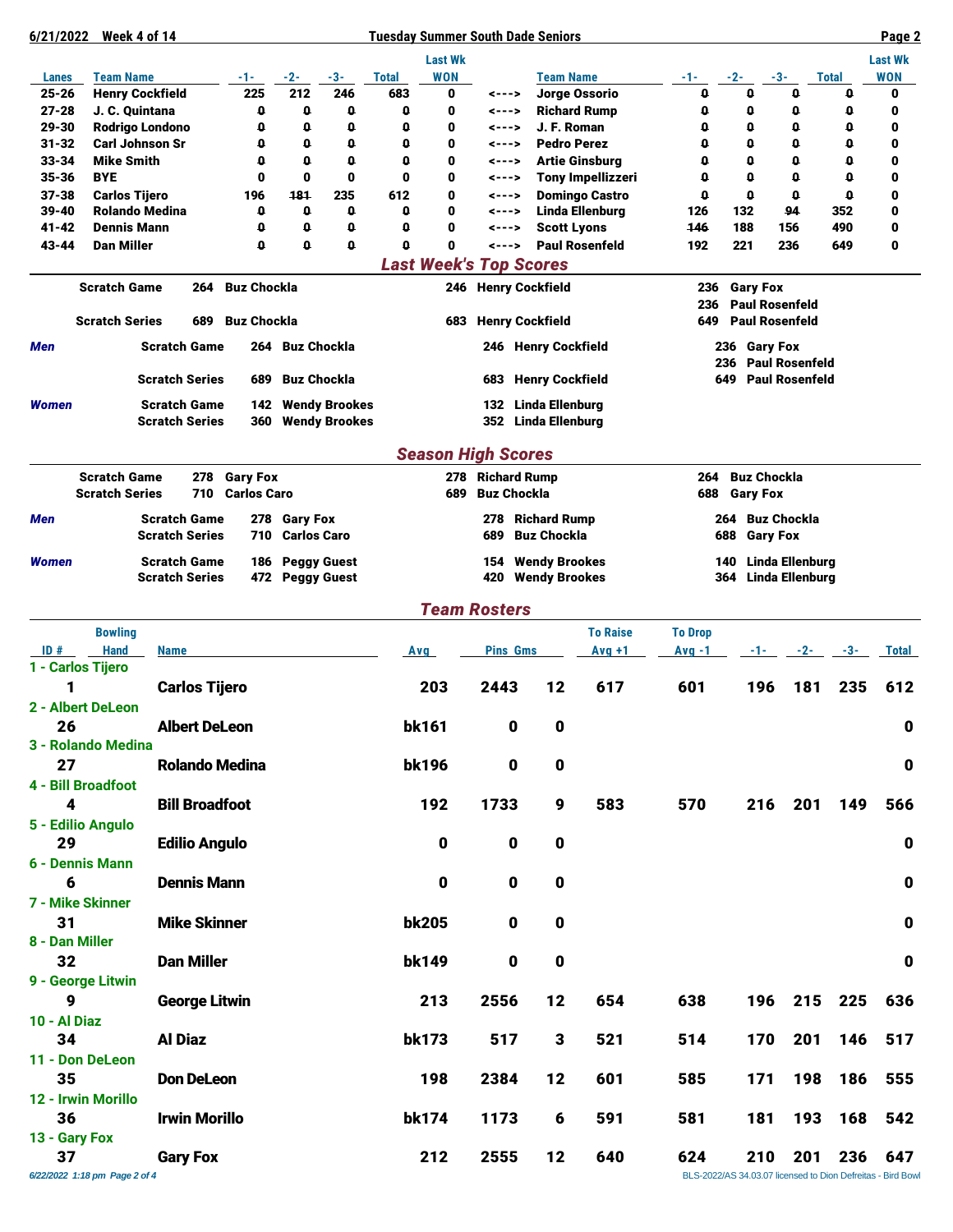| 6/21/2022 Week 4 of 14                | <b>Tuesday Summer South Dade Seniors</b> |              |                 |             |                 |                |            | Page 3  |         |             |  |
|---------------------------------------|------------------------------------------|--------------|-----------------|-------------|-----------------|----------------|------------|---------|---------|-------------|--|
| <b>Bowling</b>                        |                                          |              |                 |             | <b>To Raise</b> | <b>To Drop</b> |            |         |         |             |  |
| <b>Hand</b><br>ID#<br>14 - Ernie Diaz | <b>Name</b>                              | Avg          | <b>Pins Gms</b> |             | $Avg +1$        | $Avg -1$       | $-1$ - $-$ | $-2-$   | $-3-$   | Total       |  |
| 38                                    | <b>Ernie Diaz</b>                        | 166          | 1997            | 12          | 508             | 492            | 155        | 226     | 193     | 574         |  |
| 15 - Buz Chockla                      |                                          |              |                 |             |                 |                |            |         |         |             |  |
| 39                                    | <b>Buz Chockla</b>                       | 196          | 2356            | 12          | 599             | 583            | 246        | 264     | 179     | 689         |  |
| 16 - James Ramanan                    |                                          |              |                 |             |                 |                |            |         |         |             |  |
| 40                                    | <b>James Ramanan</b>                     | 176          | 1587            | 9           | 537             | 524            | 133        | 167     | 179     | 479         |  |
| 17 - Henry Cockfield                  |                                          |              |                 |             |                 |                |            |         |         |             |  |
| 41                                    | <b>Henry Cockfield</b>                   | 205          | 1849            | 9           | 623             | 610            | 225        | 212     | 246     | 683         |  |
| 18 - Julio Rosales<br>42              | <b>Julio Rosales</b>                     | 183          | 2198            | 12          | 562             | 546            | 223        | 179     | 188     | 590         |  |
| 19 - Richard Rump                     |                                          |              |                 |             |                 |                |            |         |         |             |  |
| 43                                    | <b>Richard Rump</b>                      | <b>bk206</b> | 1324            | 6           | 665             | 655            |            |         |         | $\mathbf 0$ |  |
| 20 - Daurie Mancini                   |                                          |              |                 |             |                 |                |            |         |         |             |  |
| 44                                    | <b>Daurie Mancini</b>                    | <b>bk127</b> | $\mathbf 0$     | 0           |                 |                |            |         |         | $\mathbf 0$ |  |
| 21 - Jim Porter                       |                                          |              |                 |             |                 |                |            |         |         |             |  |
| 45                                    | <b>Jim Porter</b>                        | $\mathbf 0$  | $\mathbf{0}$    | 0           |                 |                |            |         |         | $\mathbf 0$ |  |
| 22 - Rodrigo Londono<br>46            | <b>Rodrigo Londono</b>                   | <b>bk126</b> | 0               | 0           |                 |                |            |         |         | $\pmb{0}$   |  |
| 23 - Carl Johnson Sr                  |                                          |              |                 |             |                 |                |            |         |         |             |  |
| 47                                    | <b>Carl T Johnson Sr</b>                 | 169          | 1523            | 9           | 517             | 504            |            |         |         | $\mathbf 0$ |  |
| 24 - Jim DeLeonardis                  |                                          |              |                 |             |                 |                |            |         |         |             |  |
| 48                                    | <b>Jim DeLeonardis</b>                   | 0            | 0               | 0           |                 |                |            |         |         | $\mathbf 0$ |  |
| 25 - B.J. Krantz                      |                                          |              |                 |             |                 |                |            |         |         |             |  |
| 49                                    | <b>B.J. Krantz</b>                       | bk168        | 1381            | 8           | 522             | 510            | 200        | 197     |         | 397         |  |
| 26 - Artie Ginsburg<br>50             | <b>Artie Ginsburg</b>                    | bk179        | 1054            | 6           | 530             | 520            |            |         |         | $\bf{0}$    |  |
| 27 - Wendy Brookes                    |                                          |              |                 |             |                 |                |            |         |         |             |  |
| 53                                    | <b>Wendy Brookes</b>                     | 126          | 1522            | 12          | 383             | 367            | 127        | 91      | 142     | 360         |  |
| 28 - Tony Impellizzeri                |                                          |              |                 |             |                 |                |            |         |         |             |  |
| 52                                    | <b>Tony Impellizzeri</b>                 | <b>bk185</b> | 0               | 0           |                 |                |            |         |         | 0           |  |
| 29 - Domingo Castro                   |                                          |              |                 |             |                 |                |            |         |         |             |  |
| 54                                    | <b>Domingo Castro</b>                    | <b>bk195</b> | 0               | 0           |                 |                |            |         |         | $\mathbf 0$ |  |
| 30 - Steve Kravitz<br>57              | <b>Steve Kravitz</b>                     | 0            | $\mathbf 0$     | 0           |                 |                |            |         |         | $\mathbf 0$ |  |
| 31 - Linda Ellenburg                  |                                          |              |                 |             |                 |                |            |         |         |             |  |
| 60                                    | <b>Linda Ellenburg</b>                   | 118          | 1066            | 9           | 362             | 349            |            | 126 132 | 94      | 352         |  |
| 32 - Elijah Morris                    |                                          |              |                 |             |                 |                |            |         |         |             |  |
| 61                                    | <b>Elijah Morris</b>                     | 203          | 2445            | 12          | 615             | 599            | 205        |         | 223 194 | 622         |  |
| 33 - Jorge Ossorio                    |                                          |              |                 |             |                 |                |            |         |         |             |  |
| 64                                    | Jorge Ossorio                            | 198          | 594             | 3           | 600             | 593            |            |         |         | $\mathbf 0$ |  |
| 34 - Scott Lyons<br>63                | <b>Scott Lyons</b>                       | 171          | 1547            | 9           | 517             | 504            | 146        |         | 188 156 | 490         |  |
| 35 - Paul Rosenfeld                   |                                          |              |                 |             |                 |                |            |         |         |             |  |
| 67                                    | <b>Paul Rosenfeld</b>                    | 202          | 1823            | 9           | 613             | 600            | 192        | 221     | 236     | 649         |  |
| 36 - J. C. Quintana                   |                                          |              |                 |             |                 |                |            |         |         |             |  |
| 68                                    | J. C. Quintana                           | $\mathbf 0$  | $\mathbf 0$     | 0           |                 |                |            |         |         | $\pmb{0}$   |  |
| 37 - J. F. Roman                      |                                          |              |                 |             |                 |                |            |         |         |             |  |
| 71                                    | J.F. T Roman                             | $\mathbf 0$  | $\mathbf 0$     | $\mathbf 0$ |                 |                |            |         |         | $\mathbf 0$ |  |
| 38 - Phil Sanchez<br>70               | <b>Phil Sanchez</b>                      | 228          | 685             | 3           | 689             | 682            |            |         |         | $\mathbf 0$ |  |
| 39 - Carlos Caro                      |                                          |              |                 |             |                 |                |            |         |         |             |  |
| 72                                    | <b>Carlos Caro</b>                       | 211          | 1899            | 9           | 645             | 632            | 227        |         | 182 183 | 592         |  |
| 40 - Pedro Perez                      |                                          |              |                 |             |                 |                |            |         |         |             |  |
| 73                                    | <b>Pedro Perez</b>                       | 197          | 591             | 3           | 597             | 590            |            |         |         | $\mathbf 0$ |  |